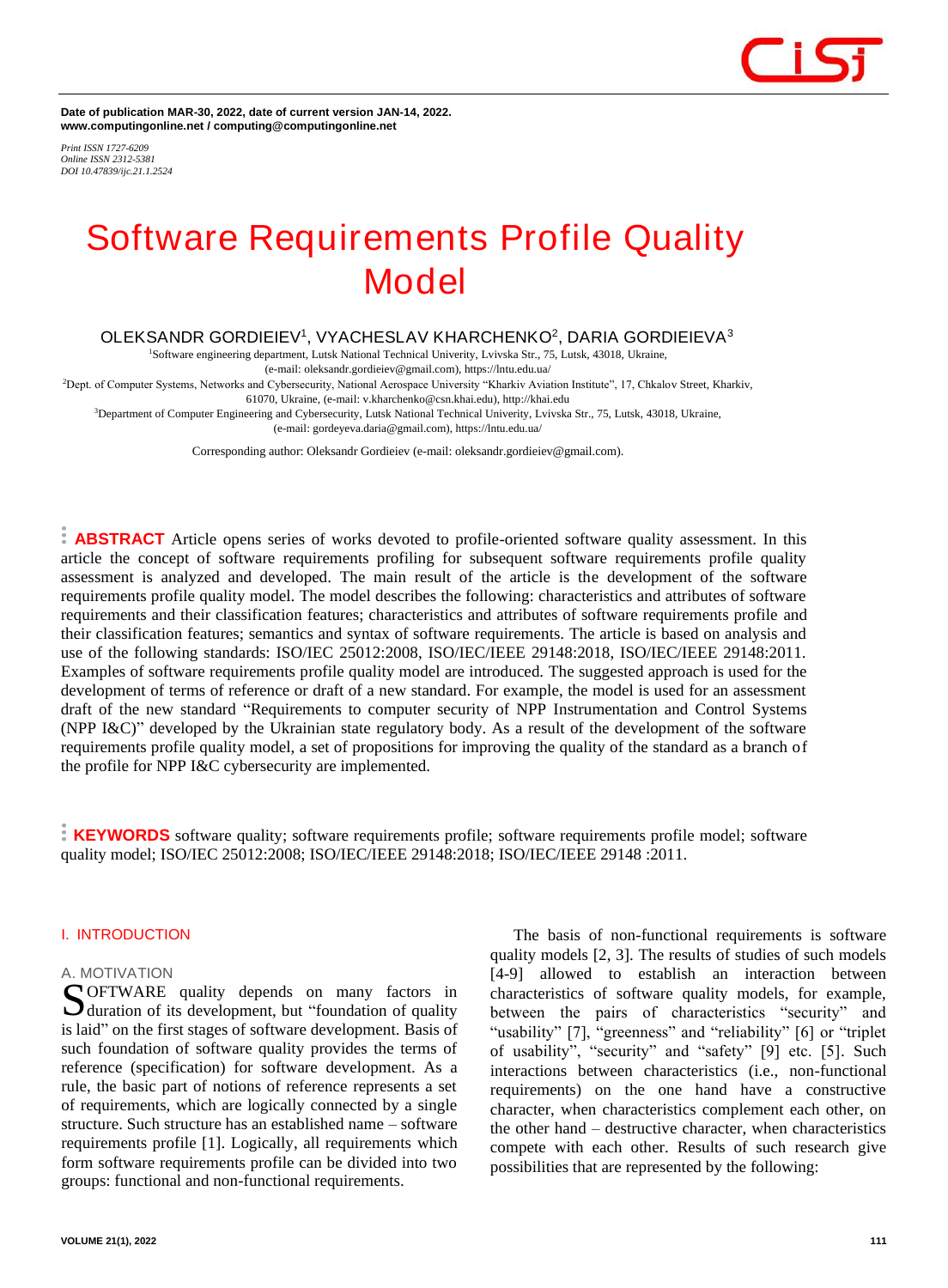# <u>is</u>

− even individual software requirement is a complex object due to its semantic structure. Its role is more responsible rather than general sentence outside software requirements profile;

− software requirements profile unlike individual software requirement is a more complex structure. The software requirements profile combines in itself a set of software requirements in a united "harmonious" structure.

Therefore, for software quality assessment it is important not only to use an adequate software quality model but also software requirements quality model, which would allow the most exact assessment of its peculiar "skeleton".

### *B. RELATED WORK ANALYSIS*

Existing works, in which a quality of software profile requirements was analyzed, should be divided into the following groups:

− articles, in which review of some aspects of software requirements quality models is done at the level of separate non-functional requirements [10-12];

− articles, in which review quality of software requirements profile is done at the level of taxonomic structure excluding semantic content of requirements [13- 15];

− articles, which review only separate elements of quality of software requirements profile [16-18] including human-computer systems [19].

Paper [20] describes framework to improve the software development quality considering knowledge, operation experience and work with clients. Authors of [21] suggested the hierarchical fuzzy logic based model of the assessment and the criteria taking into account degree of the expert confidence.

Analysis of the works allows us to form following objectives of the paper:

− to analyze and represent elements of software requirements quality model and software requirements profile in general;

− to represent and describe software requirements profile quality model;

− to represent the software requirements quality model and the software requirements profile quality model as a single conception;

− to formulate certain stages and tasks for the development of conception of profile-oriented assessment of software requirements quality.

The paper is structured as follows: section 2 describes terms, which are used in the article, and basic elements of software requirements profile quality model; in section 3 a quality model in part of characteristics, attributes, semantics and syntax of requirements and classification features is represented; in section 4 a continuation of model in part of elements of software requirements profile is represented directly; in section 5, an example of using software requirements profile quality model is introduced.

**II. INITIAL NOTIONS AND APPROACH TO ASSESSMENT OF QUALITY OF SOFTWARE REQUIREMENTS PROFILE** 

The following basic notions are represented in the article: − software requirement is a statement which

translates or expresses a need and its associated constraints and conditions;

− software requirements profile is a set of requirements, which are combined in a single structure;

− requirement characteristic is a set of features defining distinctive particularities of a requirement;

− a quality of requirements profile is a complex notion, which combines in itself on the one hand a quality of each requirement at the profile, on the other hand  $-$  a quality of all set of requirements at software requirements profile. It is a constituent of software quality;

− requirement attribute is a field of entity (software requirements, software requirements profile, classification features) that can be distinguished quantitatively or qualitatively by human or automated means;

− software requirements profile quality model is a tool of formal description and combination of elements software requirements profile quality.

Results of preliminary analysis [19-21] give a possibility to represent the following nomenclature of elements, which are combined in two groups. The first group of elements of requirements quality model in software requirements profile is an internal quality of software requirements profile (IQSRP), which includes: software requirements characteristics; software requirements classification features characteristics; software requirements attributes; software requirements classification features attributes; semantics and syntax of software requirements.

The second group of software requirements profile quality model is an external quality of software requirements profile (EQSRP), which includes: structure of software requirements profile; characteristics of software requirements profile; characteristics of software requirements profile classification features; attributes of software requirements profile; attributes of software requirements profile classification features.

Representation and description of software requirements profile quality model is a first stage of the process, which is directed at an assessment of software requirements profile quality. This article deals with a representation and description only of software requirements profile quality model.

### **III. SOFTWARE REQUIREMENTS PROFILE QUALITY MODEL (FIRST GROUP OF ELEMENTS - IQSRP)**

### *A. CHARACTERISTICS AND CLASSIFICATION FEATURES OF SOFTWARE REQUIREMENTS*

As a result of the analysis characteristics in [22-24] and their ordering, there was formed a general set of characteristics of requirements in the context of software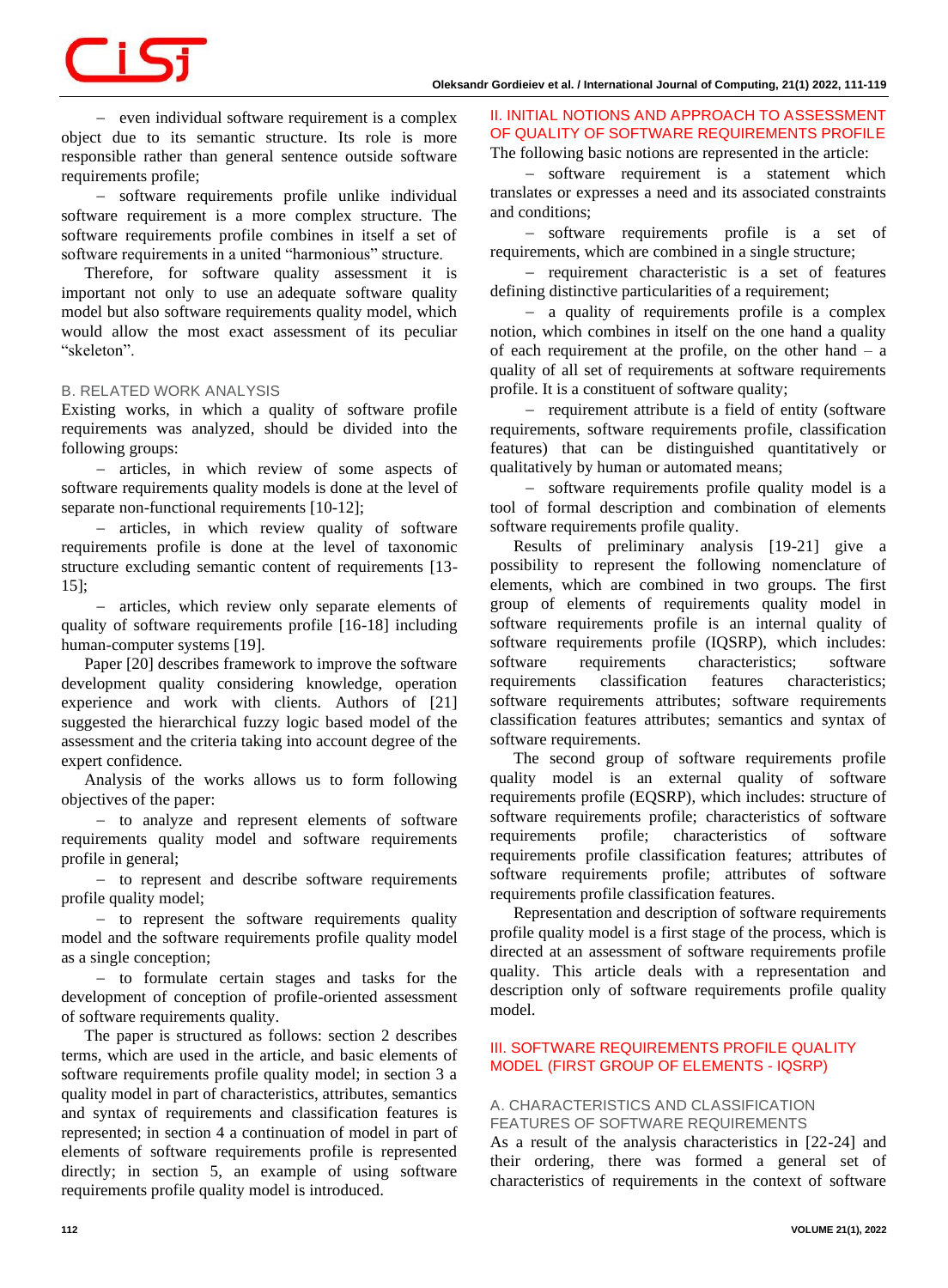requirements profile. It consists of the following 20 features: accuracy; completeness; consistency; credibility; correctness; accessibility; compliance; confidentiality; traceability; understandability; necessary; implementation free; unambiguous; consistent; singular; feasible; verifiable; appropriate; correct; conforming.

Formal designation for the set of requirement characteristics in context software requirements profile is as follows:

- 
$$
SIRCSR = \left\{sircsrp_j\right\}_{j=1}^{20}
$$
 - a set of software

individual requirement characteristics in software requirements profile (*SIRCSRP*), sircsrp – a software individual requirement characteristic in software requirements profile.

It is worth noting that the characteristics and the attributes of software requirement and its classification feature will be different. It is connected with the difference in their intended purpose. Software requirement is a more complex construction and the task of its forming is more responsible. The task of the classification feature is to exactly determine a place of a requirement in the general structure of software requirements profile. Accordingly, elements of the quality model for requirements and their classification features differ and are considered separately.

The set of classification features characteristics of software requirements consists of the following elements: uniqueness; evidence; stability; simplicity of discovery; positioning; accuracy; compliance; understandability; univocacy; consistency.

Formal designation for the set of classification features characteristics of software requirements profile is as follows:

- *SIRCFCSRP* = 
$$
\left\{ \text{sirc}f\text{csr}p_j \right\}_{j=1}^{10}
$$
 - a set of

software individual requirement classification features characteristics in software requirements profile (*SIRCFCSRP*), *sircfcsrp* – software individual requirement classification features characteristic in software requirements profile.

### *B. ATTRIBUTES FOR SOFTWARE REQUIREMENTS AND ATTRIBUTES OF THEIR CLASSIFICATION FEATURES*

A set of attributes for requirements in the context of software requirements profile was formed. Such set includes the following attributes: identification, stakeholder priority, risk, source, rationale, difficulty, type, version number and dependency. Therefore, software requirements profile can have the corresponding 8 attributes. Let us introduce formal designation for such set of attributes:

- 
$$
SIRASRP = \left\{sirasrp_j\right\}_{j=1}^9
$$
 - a set of software

individual requirement attributes in software requirements profile (*SIRASRP*), *sirasrp* – software individual requirement attribute in software requirements profile.

A set of attributes for requirements classification features in the context of software requirements profile was formed. Such set includes the following elements: identification and dependency. Let us introduce formal designation for such set of attributes:

- *SIRCFASRP* = 
$$
\left\{ \text{sircfasrp}_j \right\}_{j=1}^2
$$
 - a set of

software individual requirement classification feature attributes in software requirements profile (*SIRCFASRP*), *sircfasrp* – software individual requirement classification feature attribute in software requirements profile.

### *C. REQUIREMENTS FOR SEMANTICS AND SYNTAX OF SOFTWARE REQUIREMENTS*

Semantic constructions for each software requirement can be logically divided into the following groups: mandatory, admissible and undesirable. A more detailed analysis of each group of semantic constructions is presented below:

− a group of mandatory semantic constructions consists of more important semantic elements of the requirement. For example, the most widespread and mandatory element for the requirement is "shall";

− a group of admissible semantic constructions consists of the elements, which do not contradict to the meaning of the requirement and can be used in it. For example, "should", "may" etc.;

− a group of undesirable semantic constructions are the elements of the requirements, which can be a source of equivocation of a requirement interpretation, distortion of its meaning, an incompleteness of the requirement, its inaccuracy etc. For example, application words or phrases in a superlative degree are "best", "most"; subjective phrases – "such as user friendly", "easy to use", "cost effective", "shall be able to select"; ambiguous phrases – "almost always", "significant", "minimal"; unverifiable phrases – "provide support", etc.

Formal designation for such groups are as follows:

 $-$  *MSC* = { $msc_i$ } $_{i=1}^n$  – a set of mandatory semantic constructions, *msc –* a mandatory semantic construction;

 $- ASC = \{asc_i\}_{i=1}^n$  $ASC = \{asc_i\}_{i=1}^n$  – a set of admissible semantic

constructions, *asc* – an admissible semantic construction;

 $USC = \{usc_i\}_{i=1}^n$  $USC = \{usc_i\}_{i=1}^n$  – a set of undesirable semantic

constructions, *usc* – an undesirable semantic construction.

Results of the general analysis of semantic classification features of individual software requirements show us, that specific requirements to their semantics are absent. Thus, the absence of requirements to semantics can be represented as follows:

 $SIRCFSR = \varnothing$  – a set of software individual requirement classification feature semantic requirements.

Each requirement consists of one and more sentences. It is necessary to consider and formulate the requirements for the structure of the sentences included in an individual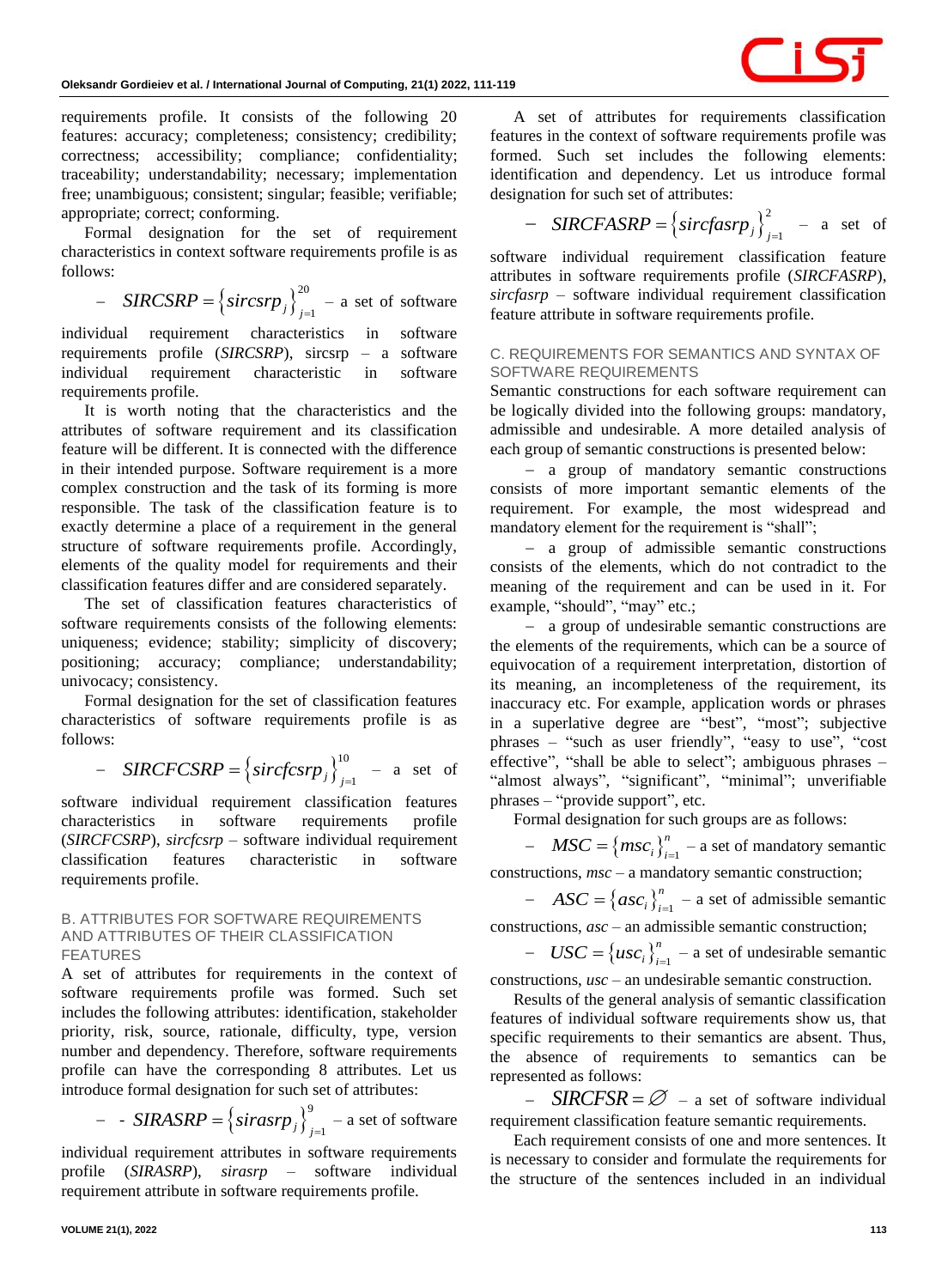requirement. After the analysis of the following sources [22-29], in which is presented a review of possible variants of syntactic structures of requirements, a maximally general syntactic structure for software requirement was formed. Such general syntax structure for the software requirement (Fig. 1) consists of 6 elements. A detailed description of each element in the syntactic structure was represented as the following ones:

1. Condition. Usually, the condition is put at the beginning of the requirement. Condition can begin from the following words: "when", "if", "while", "where", "which";

2. Topic. Usually, the topic of requirement is needed for the definition of its assignment. For example, "information system", "software", "computer-based system", etc.;

3. Action. This is an action of the requirement, which has to be performed in the context of this requirement. For example, "install", "disable", "switch", "reset", "form", "test", "run", etc.;

4. Object is an object of the requirement, i.e., an object, for which this requirement was intended. For example, "indicator", "signal", "carrier frequency", "switch", etc.;

5. Limitation is a limitation, which is important when performing the specified action. Worth noting, limitations are usually used together with a condition. For example, "with regarding to", "if installed", "while in progress", etc.;

6. Value is a value, which the object has to receive when the requirement is fulfilled. For example, "yes" or "no", "0" and "1", [0.....1], "on" and "off".

Thus, a requirement in part of its structure is a set of 6 possible elements. Formal designations for the set of requirement structure elements are as follows:

 $-$  RSSE =  $\langle r s s e \rangle_{i=1}^{n}$ *n*  $RSSE = \langle rsse \rangle_{i=1}^{n}$  – a set of requirement syntactical structure elements (*RSSE*), rsse – a requirement syntactical structure element. Elements of the set *RSSE* are represented as a tuple, because their sequence is important and must not be broken.

The quantity of requirement structure elements (or a power of a set *RSSE*) is not permanent, i.e.,  $RSSE \neq const$ . Therefore, it is evident, each requirement can have different syntactical structure elements quantity, i.e., the quantity of structural elements can change depending on a requirement. When the syntactical structure of requirement is forming, the

following peculiarities were identified: an element of rsse<sub>5</sub> set (Limitation) can be represented in syntactical structure as 2 variants: a limitation with a condition and a limitation without a condition. Thus, for the identification of such variants, an additional sub-index was added. Variants were denoted in the following way: a limitation with a condition –  $r s s e_{5,l}$ , a limitation without a condition – *rsse5.2*;

Requirement=1. [Condition] + 2. [Topic] + 3. [Action] + 4. [Object] + 5. [Limitation] + 6. [Value]

| frsse <sub>1</sub>                                                 | $\{rsse_2\}$                                                                       | $\{rsse_i\}$                                                              | $\{rsse_4\}$                                                     |                                                                                                                                         |                   | $\{rsse_{6}\}$                                                 |
|--------------------------------------------------------------------|------------------------------------------------------------------------------------|---------------------------------------------------------------------------|------------------------------------------------------------------|-----------------------------------------------------------------------------------------------------------------------------------------|-------------------|----------------------------------------------------------------|
| Examples:<br>- When:<br>$-$ IF:<br>- While:<br>- Were:<br>- Which. | Examples:<br>- information<br>system;<br>- software;<br>- computer-based<br>system | Examples:<br>- install:<br>- disable:<br>- switch:<br>- reset:<br>- form; | - indicator;<br>- signal;<br>- carrier<br>frequency;<br>- switch | Examples: 5.1 [Condition] 5.2 [Condition] Examples:<br>$\{r \text{ sse}_{5} \}$<br>Examples:<br>- with regarding to:<br>- if installed: | $\{rsse_{5.2}\}\$ | - yes or no:<br>$-0.1$ :<br>$-[0, \ldots, 10];$<br>$-$ on/off. |
|                                                                    | etc.                                                                               | - test:<br>- run<br>- etc.                                                | $-$ etc.                                                         | - while in progress<br>$-$ etc.                                                                                                         |                   |                                                                |

Figure 1. Summarized syntactical structure of software requirement

− elements of a set of requirement syntactical structure, which are included in all variants, i.e., they are permanent. There are 2 elements: *rsse<sup>2</sup>* (Topic) and *rsse<sup>3</sup>* (Action).

Thus, all elements of the syntactical structure were divided into 2 following groups:

- 
$$
RSSEP = \langle rssep \rangle_{i=1}^{n}
$$
 - a set of permanent

elements of requirement syntactical structure, *rssep* – a permanent element of requirement syntactical structure ;

 $-$  RSSEN =  $\langle rssen \rangle_{i=1}$ *n*  $RSSEN = \langle rssen \rangle_{i=1}^{n}$  – a set of non-permanent elements of requirement syntactical structure, *rssen* – a

non-permanent element of requirement syntactical structure.

Thus, the full set of possible variants of syntactical structure of requirement taking into account the variable number of its elements can be formed and represented in a more formalized view. But such set of variants will not be presented in this article. Let us just present as an example several variants for such structures:

$$
RSSE = \langle rsse_2, rsse_3 \rangle,
$$
  
\n
$$
RSSE = \langle rsse_1, rsse_2, rsse_3, rsse_4, rsse_{5.2}, rsse_6 \rangle.
$$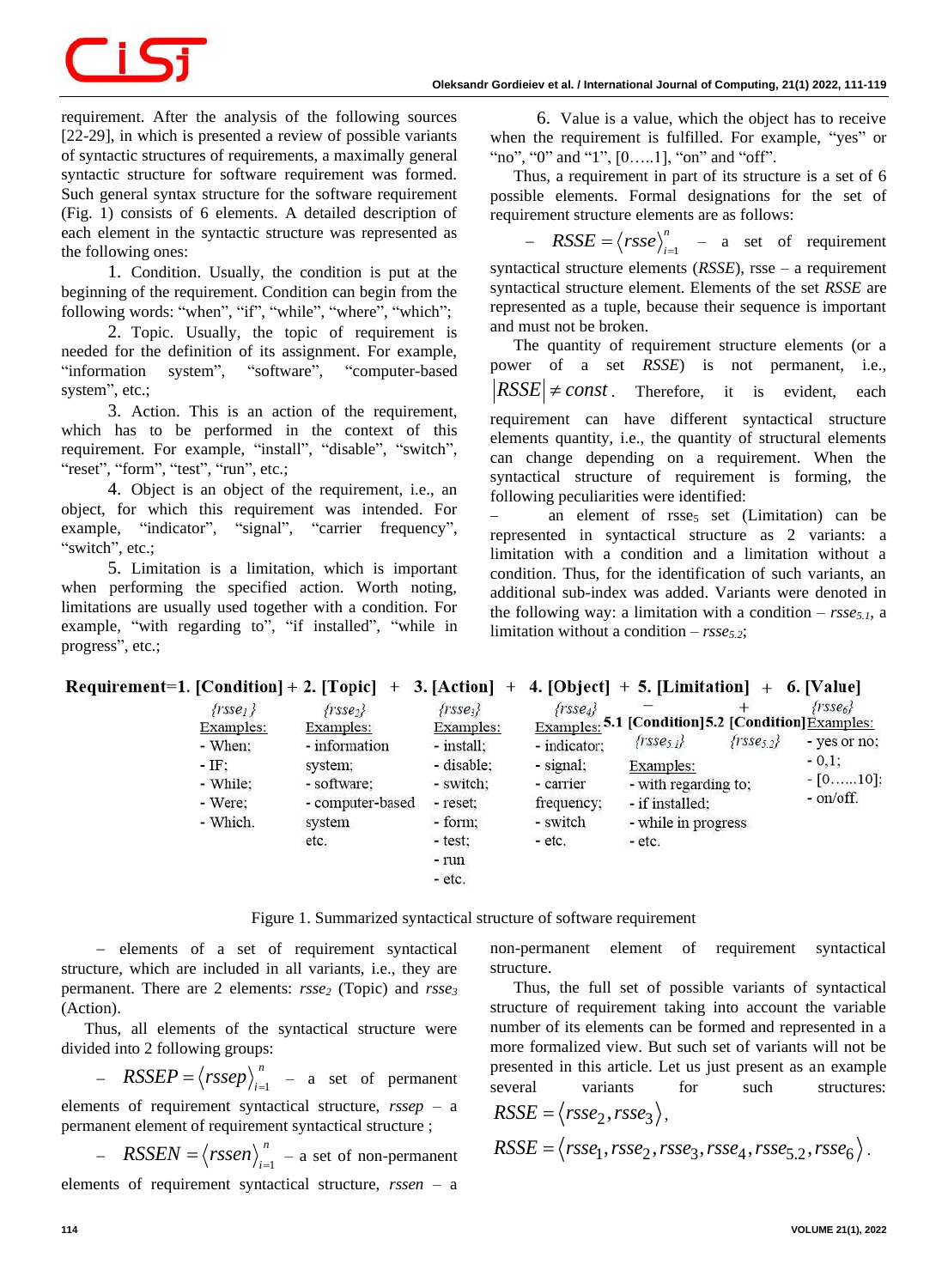

General syntax analysis of classification features of software requirements showed us that special requirements in part of their syntax are absent too. Thus, the absence of the requirements for the syntax of classification features can have the following representation:

 $SIRCFSYR = \emptyset$  – a set of requirements to syntax of software individual requirement classification feature (*SIRCFSYR*).

### **IV. SOFTWARE REQUIREMENTS PROFILE (SECOND GROUP OF ELEMENTS - EQSRP)**

### *A. STRUCTURE OF SOFTWARE REQUIREMENTS PROFILE*

The structure of software requirements profile is represented in Fig. 2. The structure of software requirements profile includes 2 interconnected sets: a set of software requirements (semantic taxons) and a set of classification features [13]. The semantic aspect of software requirements profile in this part of the article will not be

considered, because it was considered earlier. The set of software requirements (semantic taxons), the set of classification features and connections between them were analyzed. Particularities of software requirements profile structure according to types of their taxonomic structures [13] were analyzed. Formal designations for representation of analysis results are as follows:

− *SТtts(i) –* a set of semantic taxons (*ST*), *tts* – a type of taxonomic structure – hierarchy (H) or facet (F),  $i - a$ number of taxonomic structure;

− *STEtts(i),j* – a set of semantic taxon elements (*SТE*),  $t$ ts – a type of taxonomic structure,  $i$  – a number of taxonomic structure,  $j - a$  number of element in order;

− *SCFtts(i)* – a set of semantic classification feature *(SCF)*, *tts* – a type of taxonomic structure,  $i - a$  number of taxonomic structure;

 $SCFE_{tts(i),j}$  – a set of semantic classification feature elements (*SCFE*), *tts* – a type of taxonomic structure  $i - a$ number of taxonomic structure,  $j - a$  number of element in order.



Figure 2 – Structure of software requirements profile (for example, hierarchical structure)

Following types of taxonomic structures are distinguished:

hierarchical structure (Fig. 2) is a type of taxonomic structure, which is characterized by a multilevel form of object organization with strict subordination of the objects of lower level to the object of high level. Subordination in a hierarchical structure is organized due to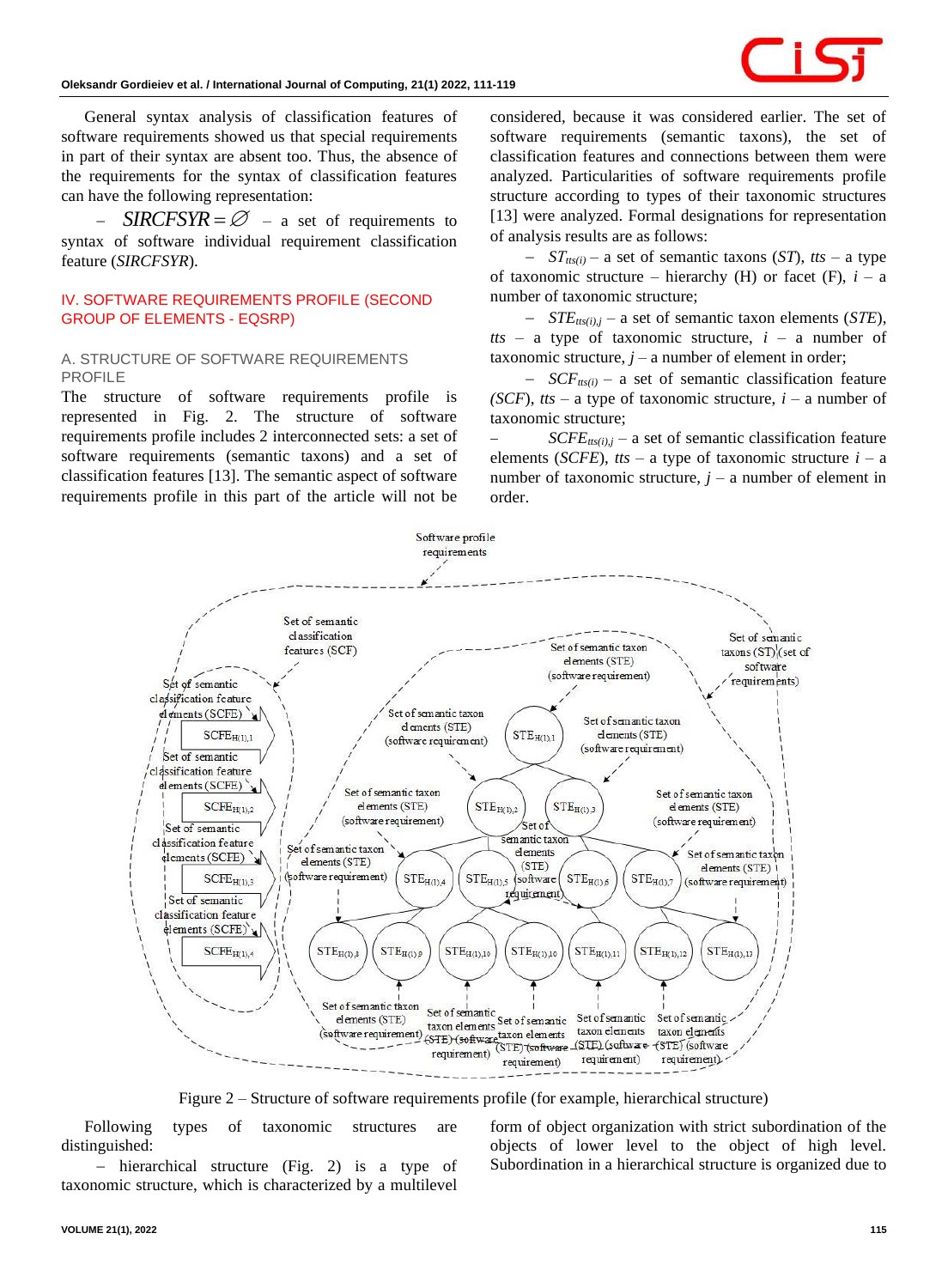

classification features. Thus, hierarchical structures are

described by two following sets [13]:  
\n
$$
SCF_{H(1)} = \begin{cases}\nSCFE_{H(1),1}, SCFE_{H(1),2}, \\
SCFE_{H(1),3}, SCFE_{H(1),4}\n\end{cases}
$$
 = a set of

semantic classification features of software requirements profile (*SCF*), *SCFE –* a set of classification feature elements;

elements; 
$$
ST_{H(1)} = \begin{cases} \nSTE_{H(1),1}, STE_{H(1),2},STE_{H(1),3},STE_{H(1),4}, \\
\nSTE_{H(1),5},STE_{H(1),6},STE_{H(1),7},STE_{H(1),8}, \\
\nSTE_{H(1),9},STE_{H(1),10},STE_{H(1),11},STE_{H(1),12},\n\end{cases} \qquad \qquad \sum_{i=1}^{1}
$$

a set of semantic taxons (*ST*), *STE* – a set of semantic taxon elements.

Correlations in the hierarchical structure between software requirements (semantic taxons) are described by an adjacency matrix. Correlations between software requirements (semantic taxons) and classification features are described by correspondence matrix;

− facet structure is a type of classification structure, which is divided into semantic taxons by several classification features simultaneously. Orthogonality of facet structure is realized due to classification features. Thus, the following two sets are described in facet structures [13]:

ctures [13]:  
\n
$$
SCF_{F(1)} = \left\{SCFE_{F(1),1}, SCFE_{F(1),2}, SCFE_{F(1),3} \right\} -
$$

a semantic classification feature of software requirements profile (*SCF*), *SCFE –* a set of classification feature elements;

$$
ST_{F(1)} = \left\{ \begin{aligned} STE_{F(1),1}, STE_{F(1),2}, STE_{F(1),3}, \\ STE_{F(1),4}, STE_{F(1),5}, STE_{F(1),6}, \\ STE_{F(1),7}, STE_{F(1),8}, STE_{F(1),9} \end{aligned} \right\} - a \text{ set of}
$$

semantic taxons (*ST*), *STE* – a set of semantic taxon elements.

Correlations between software requirements (semantic taxons) and classification features are described by a correspondence matrix.

It should be noted that there are still mixed structures in which elements of hierarchical and facet structures are combined. For example, facet structure can include particular hierarchical structures.

### *B. CHARACTERISTICS OF SOFTWARE REQUIREMENTS PROFILE AND ITS CLASSIFICATION FEATURES*

Characteristics, which relate directly to the whole software requirements profile, are the following: complete; consistent; affordable; bounded; feasible; comprehensible.

Formal designation for a set of characteristics of software requirements profile is as follows:

- 
$$
CSRP = \left\{csrp_j\right\}_{j=1}^6
$$
 - a set of characteristics for

software requirements profile (*CSRP)*, *csrp* – a characteristic for software requirements profile.

It should be noted that compliance of the software requirements profile with the indicated characteristics prevents changes in requirements and their growth in requirements ("creep of requirements") during the software development life cycle, which will affect the cost, development time or quality of software.

Characteristics of classification features/attributes of software requirements profile are the following: allsufficient; indivisibility; fullness; accuracy.

Formal designation for such characteristics is as follows:

- 
$$
CFCSRP = \left\{cfcsrp_j\right\}_{j=1}^4
$$
 - a set of

classification features characteristics for software requirements profile *(CFCSRP*), *cfcsrp<sup>j</sup>* – а classification features characteristic.

### *C. ATTRIBUTES AND CLASSIFICATION FEATURES OF THE SOFTWARE REQUIREMENTS PROFILE*

Attributes of software requirements profile are the following: software requirements profile version; software requirements profile complexity; software requirements profile independence.

Formal designation for such attributes is as follows:

- 
$$
ASRP = \left\{asrp_j\right\}_{j=1}^3
$$
 - a set of attributes for

software requirements profile *(ASRP*), *asrp* – an attribute for software requirements profile.

Attributes of classification features of software requirements profile are the following: structure complexity; taxonomy type.

Formal designation for such attributes is as follows:

- 
$$
CFASRP = \left\{cfasrp_j\right\}_{j=1}^2
$$
 - a set of

classification features attributes for software requirements profile (*CFASRP*), *cfasrp* – a classification features attribute for software requirements profile.

### *D. STRUCTURE OF SOFTWARE REQUIREMENTS PROFILE QUALITY MODEL*

Thus, software requirements profile quality model ( *SRPQM* ) includes 16 following sets:

$$
SRPQM = \begin{cases} SIRCSRP, SIRCFCSRP, SIRASRP, \\ SIRCFASRP, MSC, ASC, USC, \\ RSSE, RSSEP, RSSEN, SCF, ST, CSRP, CFRSRP, ASRP, CFASRP \end{cases}
$$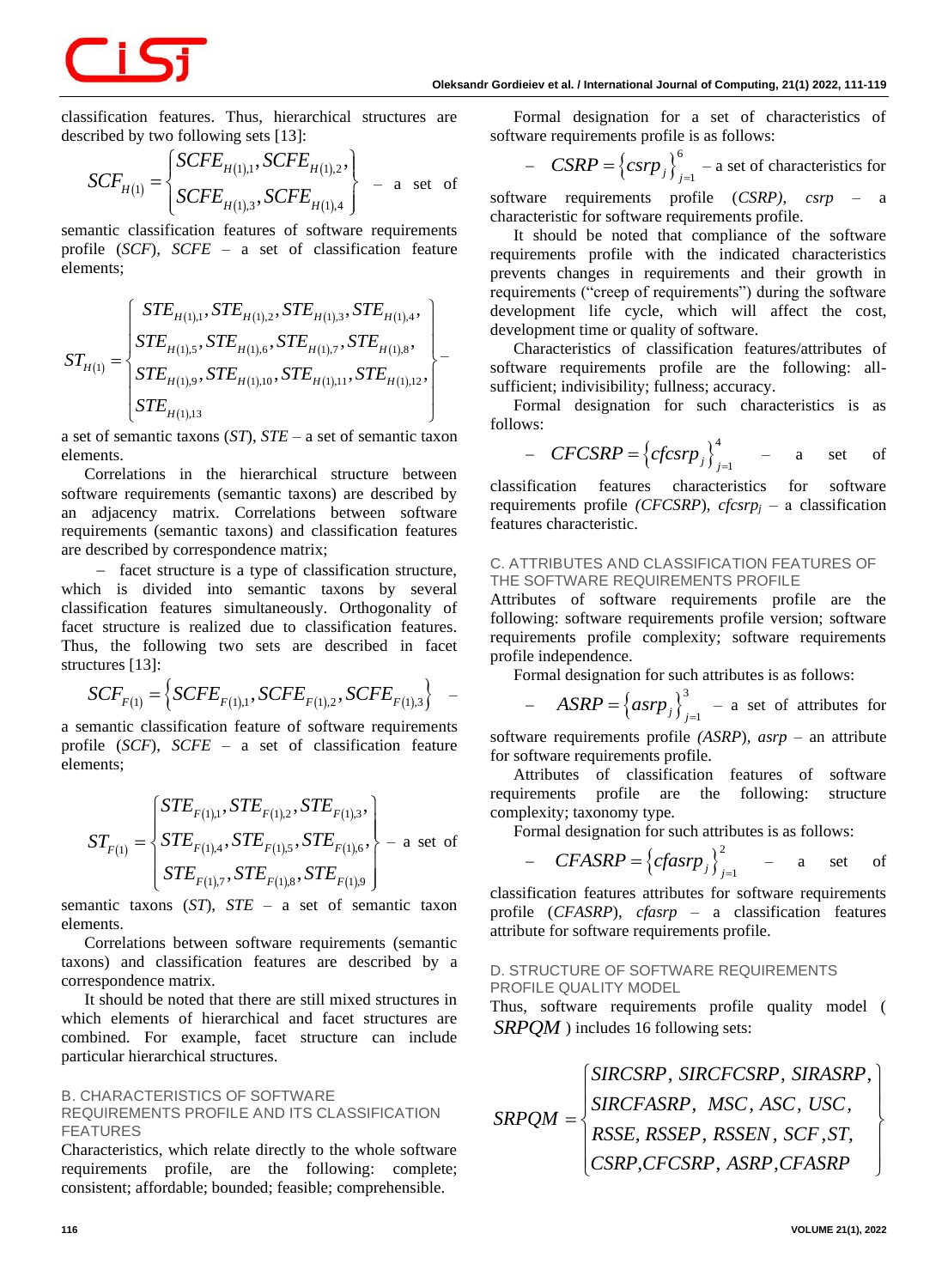

The general detailed structure of software requirements profile quality model is represented in Fig. 3. Such structure includes the following elements: characteristics and attributes of software requirements and their classification features; characteristics and attributes of software requirements profile and its classification features; semantic and syntax of software requirements.



Figure 3 – Structure of software requirements profile quality model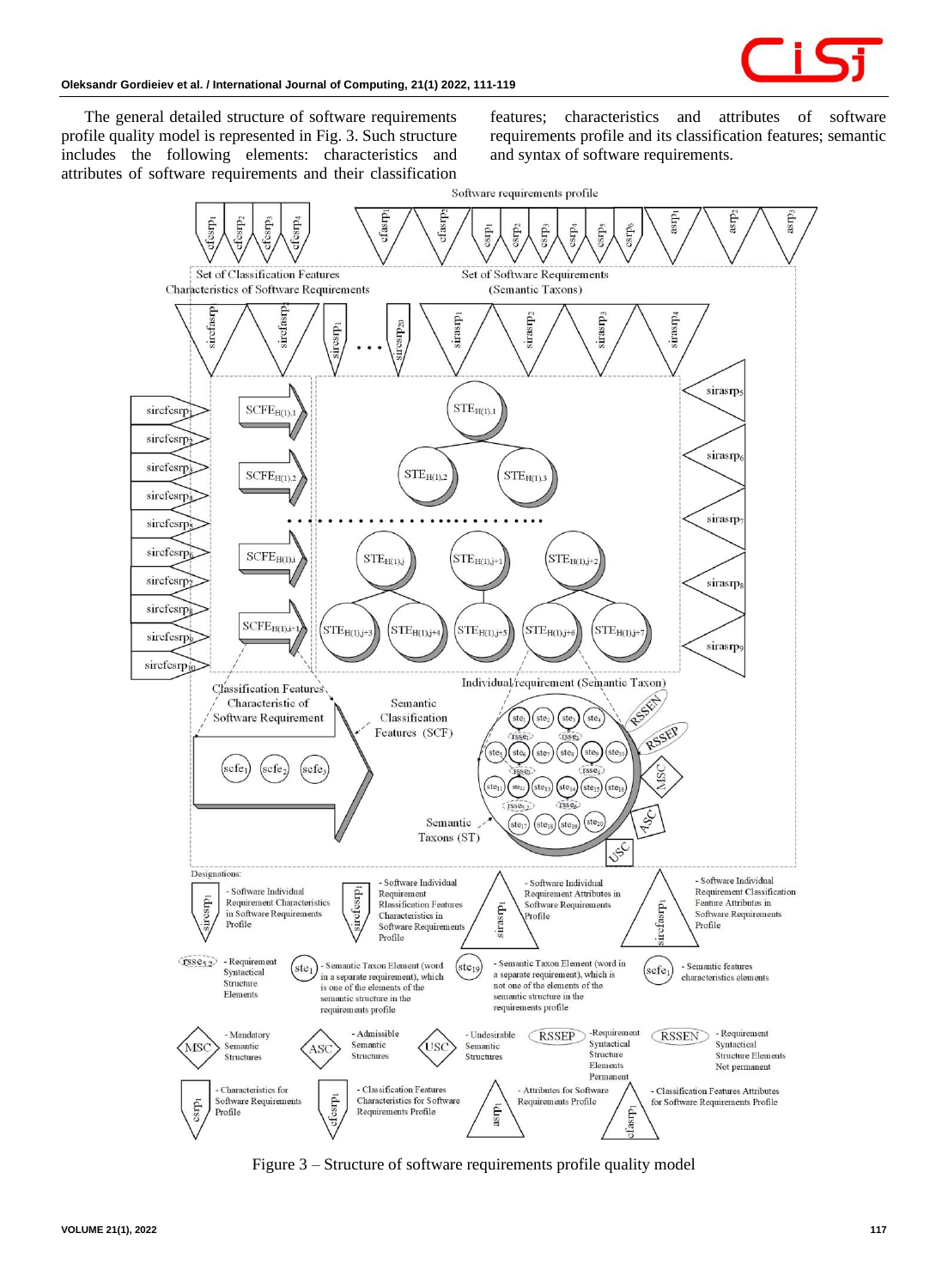### **V. CASE STUDY**

Software requirements profile quality model is a necessary element for requirements profile assessment. The model contains a nomenclature of its own elements (characteristics, attributes, structure of software requirements profile, semantic and syntax). In accordance with such model, the procedure of software requirements profile quality assessment will be realized in the future.

The suggested approach is used for the development of terms of reference or a draft of a new standard. For example, a model is used for the assessment draft of the new standard "Requirements to computer security of NPP Instrumentation and Control Systems (NPP I&C)" developed by the Ukrainian State Regulatory Body [30]. As a result of the development of software requirements profile quality model, a set of propositions for improving the quality of the standard as a branch of the profile for NPP I&C cybersecurity are implemented. Basic beneficiaries and users of such approach to software requirements profile quality assessment in part of representing of software requirements profile quality model are quality assurance services, quality management system managers, independent auditors and others.

For the development of software requirements profile quality model beneficiaries need to solve the following expert tasks:

− to conduct a preliminary analysis of characteristics for each software requirement and its classification features from software requirements profile;

− to determine values of attributes for each software requirement and values of attributes for its classification features from software requirements profile;

− to make an analysis of semantics for each software requirement from software requirements profile;

− to make an analysis of syntactic structures for each software requirement from software requirements profile;

− to conduct a preliminary analysis of characteristics for software requirements profile and its classification features;

− to determine values for software requirements profile attributes and values of attributes for its classification features.

### **VI. CONCLUSION**

In the article software requirements profile quality model is presented, which includes: characteristics and attributes of software requirements and their classification features; characteristics and attributes of software requirements profile and its classification features; semantic**s** and syntax of software requirements.

The software requirements profile quality model does not allow assessing quality. This model is a result of the first stage in the process of software requirements profile quality assessment. The next stage of this process can be the development of profile-oriented approach to the assessment of software requirements profile quality [31].

### **References**

- [1] H. Watts, *The software quality profile*, in: Taz Daughtrey, Fundamental Concepts for the Software Quality Engineer, American Society for Quality (ASQ), 2001, pp. 3-17.
- [2] International Standard Systems and Software Engineering Systems and software Quality Requirements and Evaluation (SQuaRE) – System and software quality models, ISO/IEC 25010, International Organization for Standardization, International Electrotechnical Commission, 2011, 34 p.
- [3] J. Gong, J. Lu, L. Cai, "An induction to the development of software quality model standards," *Proceedings of the Third International Conference on Trustworthy Systems and their Applications (TSA)*, Wuhan, China, September 18-22, 2016, pp. 117-122. [https://doi.org/10.1109/TSA.2016.28.](https://doi.org/10.1109/TSA.2016.28)
- [4] S. K. Dubey, S. Ghosh, A. Rana, "Comparison of software quality models: an analytical approach," *International Journal of Emerging Technology and Advanced Engineering*, vol. 2, issue 2, pp. 111-119, 2012.
- [5] N. Malhotra, S. Pruthi, "An efficient software quality models for safety and resilience," *International Journal of Recent Technology and Engineering*, vol. 1, issue 3, pp. 66-70, 2012.
- [6] S. Faily, J. Lyle, I. Fléchais, A. Simpson, "Usability and security by design: A case study in research and development," *Proceedings of the Workshop on Usable Security*, San Diego, CA, USA, February 8- 11, 2015, pp.1-10. [https://doi.org/10.14722/usec.2015.23012.](https://doi.org/10.14722/usec.2015.23012)
- [7] J. Gong, J. Lu, L. Cai, "An induction to the development of software quality model standards," *Proceedings of the 3rd Conference on Trustworthy Systems and their Applications (TSA)*, Wuhan, China, September 18-22, 2016, pp. 117-122.
- [8] O. Gordieiev, V. Kharchenko, K. Leontiiev, "Usability, security and safety interaction: Profile and metrics based analysis," *Proceedings of the 13 International Conference on Dependability and Complex Systems DepCoS-RELCOMEX*, Brunow, Poland, July 2-6, 2018, pp. 238-247. [https://doi.org/10.1007/978-3-319-91446-6\\_23.](https://doi.org/10.1007/978-3-319-91446-6_23)
- [9] R. Mirsalari, P. N. Robillard, "Expected software quality profile: A methodology and a case study," *Proceedings of the IEEE 7th Annual Information Technology, Electronics and Mobile Communication Conference (IEMCON),* Vancouver, Canada, October 13-15, 2016, pp. 774-781. [https://doi.org/10.1109/IEMCON.2016.7746239.](https://doi.org/10.1109/IEMCON.2016.7746239)
- [10] E. Knauss, C. El Boustani, "Assessing the quality of software requirements specifications," *Proceedings of the 16th IEEE International Requirements Engineering Conference*, Barcelona, Spain, September 8-12 2008, pp. 341-342. [https://doi.org/10.1109/RE.2008.29.](https://doi.org/10.1109/RE.2008.29)
- [11] A. Toffano Seidel Calazans, R. Avila Paldes, E. Toffano Seidel Masson, I. S. Brito, K. Fialho Rezende, E. Braosi, N. Indayara Pereira, "Software requirements analyst profile: A descriptive study of Brazil and Mexico," *Proceedings of the IEEE 25th International Requirements Engineering Conference,* Lisbon, Portugal, September 4-8, 2017, pp. 204-212. [https://doi.org/10.1109/RE.2017.22.](https://doi.org/10.1109/RE.2017.22)
- [12] V. Kharchenko, O. Gordieiev, A. Fedoseeva, "Profiling of software requirements for the pharmaceutical enterprise manufacturing execution system," in: R. Bris, J. Majernik, K. Pancerz, E. Zaitseva, *Applications of Computational Intelligence in Biomedical Technology*, Springer, 2016, vol. 606, pp. 67-93. [https://doi.org/10.1007/978-3-319-19147-8\\_4.](https://doi.org/10.1007/978-3-319-19147-8_4)
- [13] G. O'Regan, *Introduction to Software Quality*, Springer Nature, Switzerland, 2014, 354 p.
- [14] I. Margarido, J. Faria, R. Vidal, M. Vieira. Classification of Defect Types in Requirements Specifications: Literature Review, Proposal and Assessment. *Proceedings of the 6th Iberian Conference on Information Systems and Technologies (CISTI 2011)*, Chaves, Portugal, June 15-18, 2011, pp. 1-6.
- [15] G. O'Regan, *Concise Guide to Software Engineering: From Fundamentals to Application Methods (Undergraduate Topics in Computer Science),* Springer nature Switzerland, 2014, 356 p.